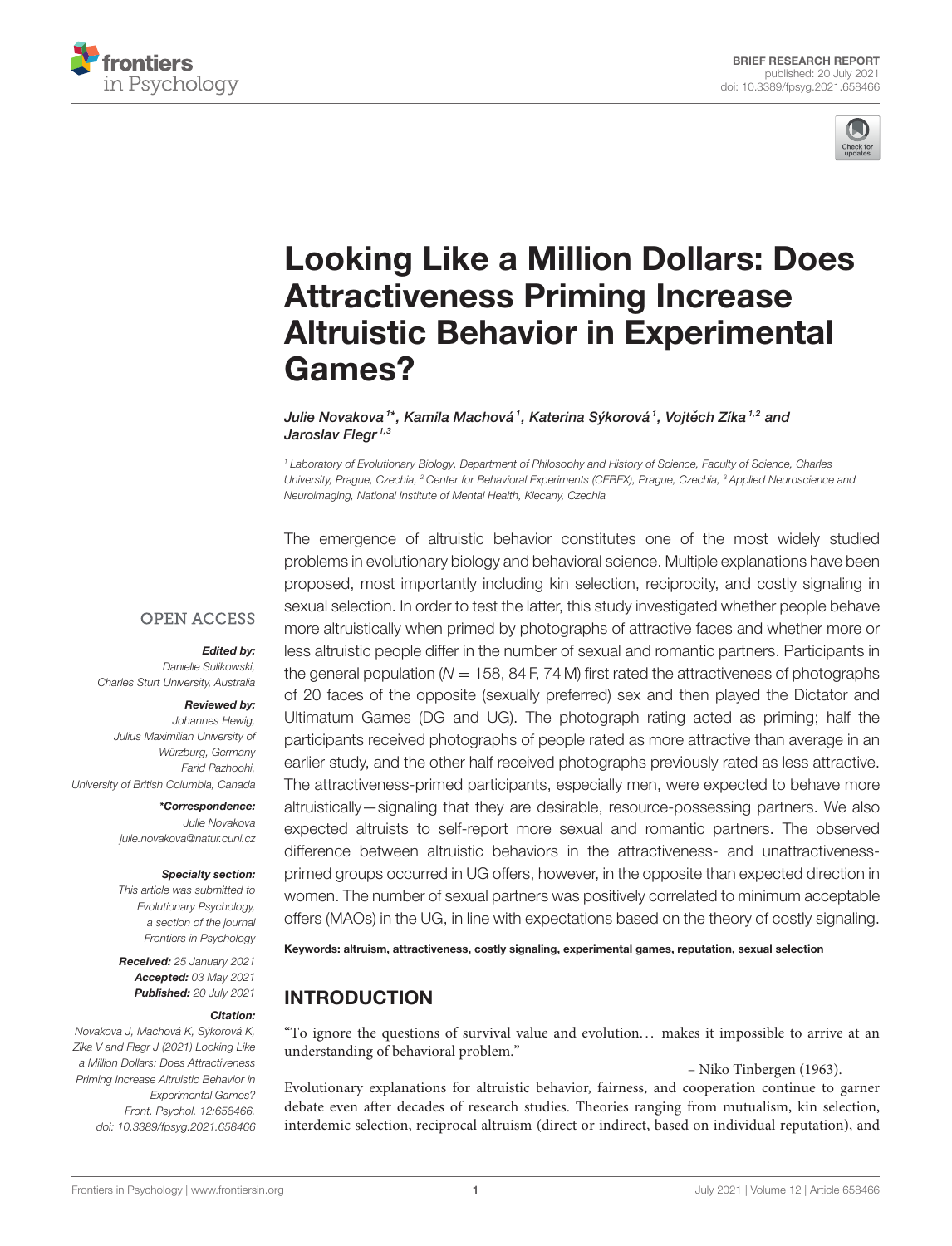"greenbeard" altruism to costly signalization and sexual selection have been proposed [\(Fehr and Fischbacher, 2003;](#page-7-0) [West et al.,](#page-8-0) [2007;](#page-8-0) [Clutton-Brock, 2009\)](#page-6-0). Most are not mutually exclusive and could have contributed to the evolution of altruistic behavior to some extent. Cooperation among humans may also have been shaped by factors that contributed less in other primate species, such as cooperative breeding and cultural evolution (Silk and House, [2016\)](#page-7-1).

Explanations of the adaptive value of altruism and its evolutionary origins do not undermine the psychological mechanisms that produce altruism, because function and mechanism are each different levels of question [\(Tinbergen,](#page-7-2) [1963\)](#page-7-2). That altruism may be of adaptive benefit to the altruist and, thus, ultimately "selfish," does not diminish the psychological motivations for selflessly helping others: experiencing the oftcited "warm glow," emphatic concern, adherence to social norms, or displaying an intrinsic helping preference. Those are merely different level facets of the phenomenon that should not be confused [\(Clavien and Chapuisat, 2013;](#page-6-1) Kurzban et al., [2015\)](#page-7-3). In the same vein, we should not "hijack" the mechanistic terminology of motivation when deriving evolutionary explanations [\(De Waal, 2008\)](#page-6-2).

Altruism as a costly signal (driven by sexual selection; e.g., [Zahavi, 1995\)](#page-8-1) represents one of the major evolutionary theories of altruism and has received a lot of attention among evolutionary biologists, psychologists, and behavioral scientists studying humans. It is supported by experimental and theoretical data, including models of cooperation as an honest costly signal (e.g., [Gintis et al., 2001\)](#page-7-4). It may, however, be difficult to discern the various selection pressures contributing to altruistic behavior. [Roberts \(1998\)](#page-7-5) suggested a basic criterion for distinguishing reciprocity from competitive altruism (i.e., sexual selection, along with general reputation and alliance building): If the altruistic act is returned later in a similar manner, reciprocity can be invoked (e.g., in allogrooming impalas and allofeeding vampire bats). If the act is not returned, competitive altruism may apply (possibly in primate allogrooming, bird allopreening, or group cooperation). Moreover, [Shultziner and Dattner \(2016\)](#page-7-6) reasoned that the criteria for indirect reciprocity, an extension of the original reciprocal altruism of [Trivers \(1971\)](#page-8-2), have become so loose that they make the distinction practically untestable. It blends into competitive altruism through reputation concerns, which are considered by both theories. In human, we can rarely observe a clear reciprocal "transaction," even across longer timescales, and one-shot altruism is commonplace. This suggests that either altruism used to be based on reciprocity in people earlier but is now a maladaptation of the "paleolithic mind" (Trivers in [Buchanan, 2005;](#page-6-3) [Phillips, 2015\)](#page-7-7) or that competitive altruism may be a more important driving force for altruism in humans.

Mate choice based on sexual preference for altruists is supported by a number of studies. In the presence of observers (or even observer cues such as a printed image of human eyes), people are more inclined toward generosity (Haley and Fessler, [2005;](#page-7-8) [Bateson et al., 2006;](#page-6-4) [Burnham and Hare, 2007;](#page-6-5) [Bourrat et al., 2011;](#page-6-6) [Ernest-Jones et al., 2011;](#page-7-9) [Nettle et al.,](#page-7-10) [2013;](#page-7-10) although the effect may be limited to short cue exposure: [Sparks and Barclay, 2013\)](#page-7-11), and they donate more under nonanonymous settings [\(Burnham, 2003\)](#page-6-7). Competitive altruism, in general, seems common among humans [\(Van Vugt et al.,](#page-8-3) [2007\)](#page-8-3). These findings may be attributed to general social selection and reputation seeking (which includes sexual selection as the reputation of an altruist would be advantageous in mate choice).

The effect is even more pronounced in the presence of people of sexually desired sex of an individual, especially in men. Men are more likely to give money to beggars in the company of a woman, particularly in the early stages of a relationship [\(Latane,](#page-7-12) [1970\)](#page-7-12), and also to give money to female beggars [\(Goldberg, 1995\)](#page-7-13). Laboratory results indicate the same. Altruistic behavior is often measured through the Dictator Game (DG) [\(Forsythe et al., 1994\)](#page-7-14) and the Ultimatum Game (UG) [\(Güth et al., 1982\)](#page-7-15), both widely used in behavioral sciences. Both games have two players, who in typical laboratory settings cannot see each other or interact directly. In the DG, the first player is given an incentive (usually monetary) by the experimenter and can share it with the second player, who has no power over the outcome of the game. In the UG, the second player can decide whether to accept or reject the proposed offer. In the former, the second player receives the offered portion of the pie and the first player keeps the rest; in the latter, neither receives anything. Modified versions of both games have also been utilized in various animal cooperation studies (e.g., [Jensen et al., 2007;](#page-7-16) [Rutte and Taborsky, 2007,](#page-7-17) [2008;](#page-7-18) [Kaiser et al., 2012;](#page-7-19) [Proctor et al., 2013\)](#page-7-20). DG giving is more clearly a sign of altruism, while the UG involves an element of strategic reasoning, making an offer that is unlikely to be rejected. Humans do not act as "pure gain-maximizers" without other motives, so not just any positive offer gets accepted. In most societies, an even split is the "surest bet," though there is great variance both within and across societies [\(Henrich et al., 2006\)](#page-7-21), and offers and rejection rates can be modulated by the stakes [\(Novakova and Flegr, 2013\)](#page-7-22).

Both games have been used in previous studies that focused on altruistic behavior and physical attractiveness. Men tend to be more generous to the players of the opposite sex in the experimental games [\(Farrelly et al., 2007;](#page-7-23) [Bhogal et al., 2016\)](#page-6-8) or in the presence of third-party female observers [\(Iredale et al.,](#page-7-24) [2008\)](#page-7-24). Competitive altruism among men can also be observed in tasks that require some degree of self-sacrifice in order to obtain a reward for co-players [\(McAndrew and Perilloux, 2012\)](#page-7-25). Even though the effect is more pronounced in men, it is not limited to them. Both sexes cooperated more with more attractive people of the opposite sex in several experimental games [\(Farrelly et al.,](#page-7-23) [2007;](#page-7-23) [Bhogal et al., 2016\)](#page-6-8).

This pattern seems to occur across human societies. Foraging sex differences among hunter-gatherers may be caused by signaling benefits: Relatively inefficient, but difficult foraging strategies may persist chiefly among men due to costly signaling [\(Bird et al., 2001\)](#page-6-9). [Tognetti et al. \(2012\)](#page-7-26) studied cooperation in the Public Goods Game (PGG), played for rice and altruistic giving (via a donation test) in the presence of observers of either the same or opposite sex in rural Senegal. Men contributed more in the PGG when observed by either sex, but their contributions in the game gradually increased if observed by young women.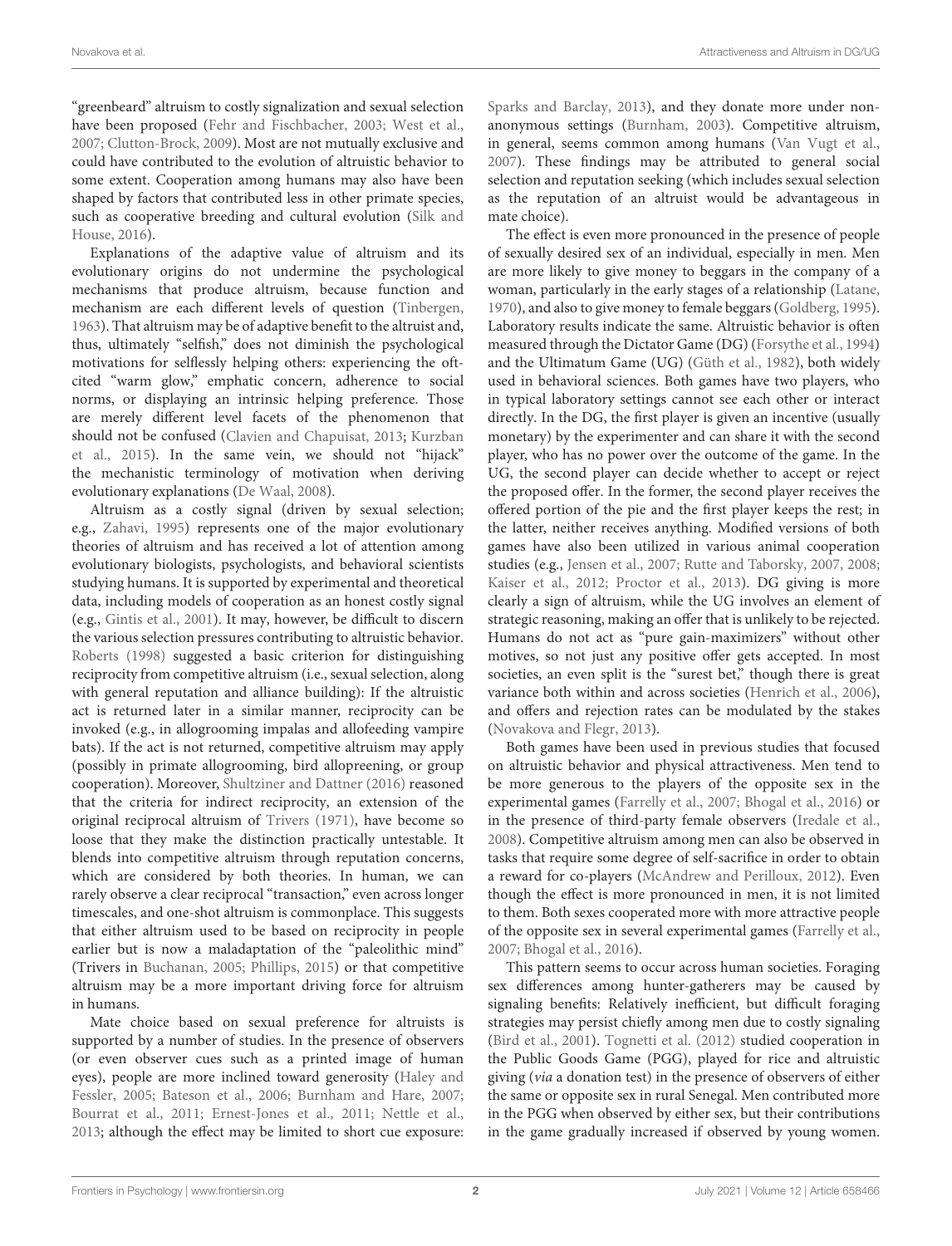Women contributed more in the presence of other women, but their contributions gradually increased when observed by men, although they did not exceed the overall altruistic behavior shown in the presence of other women. In the donation test, both sexes were more likely to donate in the presence of female observers. The existence and extent of the donations did not influence the perception of observers on the attractiveness of players. The results suggest that sexual selection may be driving the altruistic and cooperative behavior of men, whereas other types of social selection play a greater role in the altruistic behavior of women.

However, [Saad and Gill \(2001\)](#page-7-27) did not detect any effect of the physical attractiveness of recipients on UG offers but only detected that men were more generous toward women. Similarly, [Bhogal et al. \(2017\)](#page-6-10) found no relationship between the attractiveness of people and the level of altruistic behavior of others directly toward them in a face-to-face DG/UG. But their games were played for chocolate coins, and food, unlike money, acts as an immediate reinforcer in humans and other animals [\(Mazur, 1994;](#page-7-28) [Stephens et al.,](#page-7-29) [2006;](#page-7-29) [Epstein et al., 2010\)](#page-6-11), which might account for the null results. Finally, in terms of non-financial altruism, Schwarz and Baßfeld (2019) and [Bhogal et al. \(2019\)](#page-6-12) found a positive effect of attractiveness in both sexes on willingness to help a stranger on a social network and in imaginary credit sharing, respectively.

There is also evidence that altruistic people are perceived as more attractive mates, especially in female choice. Phillips et al. [\(2008\)](#page-7-30) found mate preference for altruism in both sexes, more strongly in women. Their twin study [\(Phillips et al., 2010\)](#page-7-31) suggests there may be a genetic component in preference for altruism. [Barclay \(2010\)](#page-6-13) presented volunteers with descriptions of people with varying traits, including altruism, and found that more altruistic people were considered to be more desired partners by both sexes. [Arnocky et al. \(2017\)](#page-6-14) showed that more altruistic people (with this trait both self-reported and measured in a modified DG) had more self-reported sexual partners, suggesting the role of sexual selection in human altruistic behavior.

We aimed to investigate the effect of attractiveness in both ways, i.e., expecting subjects (especially men) to behave more altruistically in the DG/UG (both used in previous studies) after viewing photographs of attractive people of the opposite sex and expecting altruists to have more self-reported sexual and romantic partners. As potential confounders, we also measured the Big Five personality traits, where especially agreeableness was previously associated with altruism (Ashton et al., [1998\)](#page-6-15). In addition, we investigated the effect of the selfperceived attractiveness of participants on their behavior in the experimental games. In distinguishing these effects in a single study, we are filling an important gap in the existing literature studies. Based on the theory of costly selection, attractivenessprimed people and people with more partners and self-perceived as more attractive should be more altruistic in giving and offering but also more demanding from others  $($  = less willing to accept low UG offers) in order to keep or increase their relative social status.

# MATERIALS AND METHODS

# Subjects and Course of the Experiment

The data were collected at the Charles University in Prague in June and July 2018/2019. Participants were invited via online recruitment on Facebook, with a maximum of 18 participants invited for each session, to take part in several tasks for a set of studies. Each session consisted of either men or women only in order to eliminate stochastic noise (the presence/absence of attractive opposite-sex individuals among the participants of an experimental session). Only self-reported heterosexuals were recruited for the study in order to clearly discern relationships between the measured variables on a sample of the target size. In total, 158 people participated in the experiments (74 men: mean  $age = 29$ , median of age = 29; 84 women: mean age = 31, median of age  $= 28$ ).

Participants were greeted at the reception and led to the computer laboratory with seats separated by cardboard screens so that the participants could not see each other or otherwise interact during the experiment. They read and signed their informed consent and were able to ask questions about it before the commencement of the experiments. At the beginning of the computer-based survey, participants viewed 20 neutralexpression frontal portrait color photographs of people of the opposite sex. The priming part of the session was always overseen by an experimenter of the same sex as the participants.

The participants were asked to rate the attractiveness of the faces on an 8-point Likert scale [same as in the source study, [Flegr et al. \(2019\)](#page-7-32), employed in order to avoid the "middle" response]. One half was randomly allocated photographs rated as less attractive on the same Likert scale by an independent sample in a previous questionnaire [\(Machová, 2018\)](#page-7-33), and the other half was shown the 20 faces rated as more attractive. The unattractive sample of male photographs was originally rated 2.73 on average and the attractive was rated 3.97 ( $t = 7.98$ , df = 37.67,  $p \lt \sqrt{ }$ 0.0001) on an 8-point scale. The unattractive sample of female photographs had an average rating of 3.01 and the attractive was rated 5.21 ( $t = 9.64$ , df = 33.05,  $p < 0.0001$ ) on the same scale. Differences of the priming sets in other characteristics are shown in **[Supplementary Table 1](#page-6-16)**. The photographs used in the study of [Machová \(2018\)](#page-7-33) and rated there for attractiveness belonged to materials from [Flegr et al. \(2019\)](#page-7-32): randomly selected freely available photographs on the internet, where the selection criteria were estimated with ages 18–70, frontal view, neutral expression, resolution of at least  $1,165\times1,476$  pixels, background, and hair possibly covered with a gray mask in postproduction.

Afterward, the subjects played first the DG and then the UG, each for 400 tokens (=40 CZK, approx. 2 USD), with no intermission. They were presented with the rules and truthfully told that they would be randomly matched with another participant in the room, and their earnings at the end of the experiment would reflect the outcome of both games. Each participant was asked how much they wanted to give and offer the other player, what is their minimum acceptable offer (MAO) in the UG, and also whether they would hypothetically accept or reject an offer of 120 tokens (30% of the pie). The survey contained control questions to assess whether the participants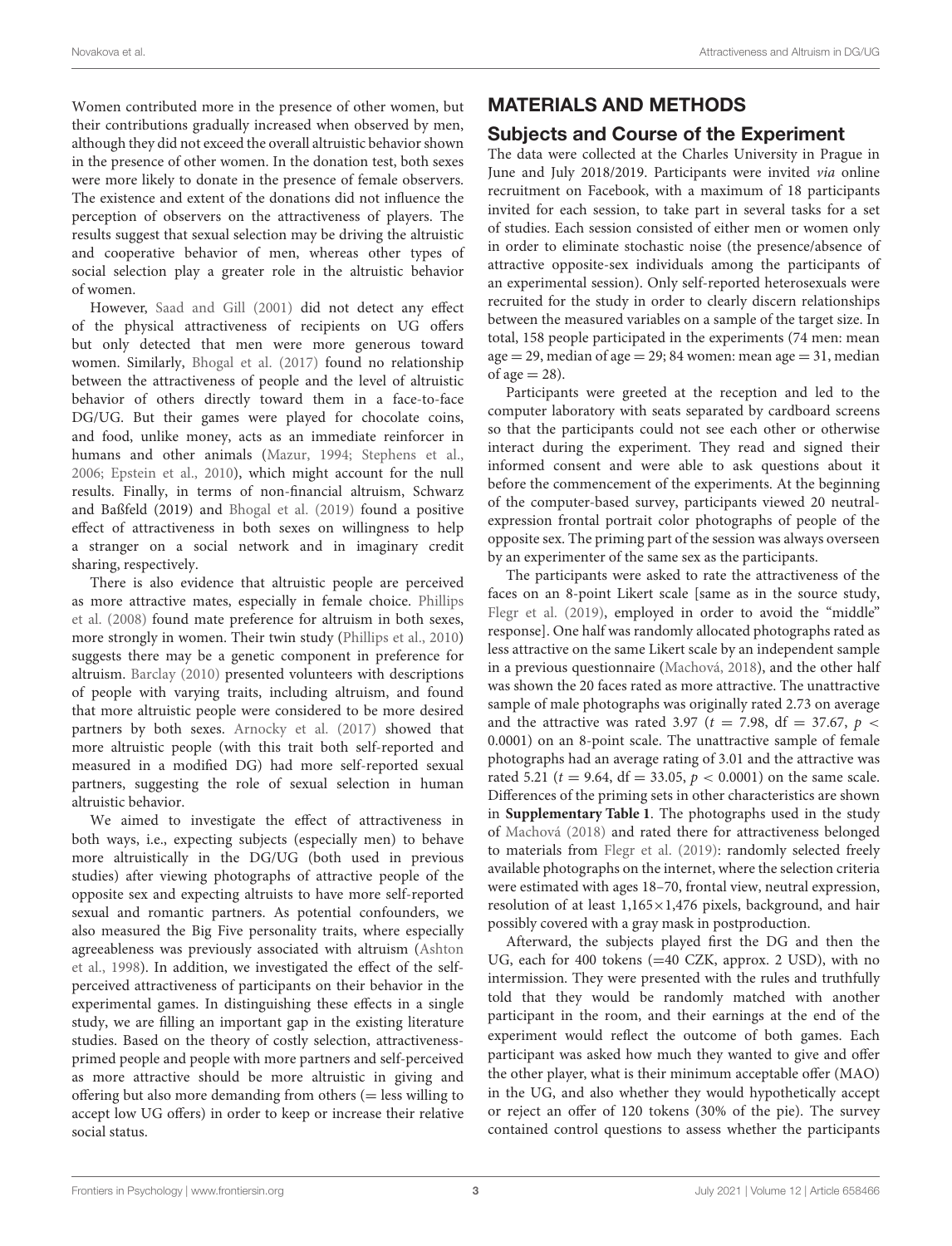understood the rules of the games before they played and also a question about previous knowledge of the games.

The participants subsequently filled in a questionnaire asking about the number of sexual and romantic partners during the past year and their life so far. Three questions were aimed at self-perceived attractiveness of an individual in terms of both physical appearance (of the face and body of an individual) and personality on a 5-point scale. Big Five personality factors (agreeableness, extraversion, openness, neuroticism, and conscientiousness) were also measured via Ten-Item Personality Inventory (TIPI) [\(Gosling et al., 2003\)](#page-7-34), as previous research studies found a connection for each of them with some aspects of altruism and cooperation, and they might modulate the responses of the participants [\(Clark et al., 2014;](#page-6-17) [Oda et al., 2014\)](#page-7-35).

Finally, in order to avoid the possible confounding effects of the status of an individual, the participants were also asked about their economic and social–family life satisfaction. Other data were collected for related studies on conditions of Triversian reciprocity and hormonal effects, respectively: health, temporal discounting, cognitive reflection, intelligence, memory, risktaking propensity, facial photograph, 2D:4D, and salivary cortisol and testosterone levels. At the end of the testing, subjects were informed about the goals of the experiment and were paid their reward.

## Statistical Analysis

The analysis was conducted in R (R 3.6.1 for 64-bit Linux; R Core Team, [2013\)](#page-7-36). Responses were checked for their validity (completion of the survey and answering control questions about understanding the principles of the games correctly), and the aggregate variables were computed (self-perceived attractiveness as added points from the perceived body, face, and personality attractiveness of an individual; personality traits from TIPI questions). Descriptive statistics were calculated first.

Afterward, a linear regression model was built for each of the studied dependent variables: allocation to another player in the DG, offer made to another player in the UG, the MAO in the UG, and reaction to the hypothetical offer of 120 tokens (30% of the pie) in the UG. In each starting model, the following predictors were used: participant sex, age, previous knowledge of the games, priming (and its interaction with sex), Big Five personality traits (and their interactions with sex), number of romantic partners in the previous year (and its interaction with sex), number of sexual partners in the previous year (and its interaction with sex), number of romantic partners in total (and its interaction with sex and age), number of sexual partners in total (and its interaction with sex and age), and self-perceived attractiveness of an individual (and its interaction with sex and age). Backward elimination was then applied to reach the best-fitting model.

With alpha set to 0.05,  $N = 158$ , 14 independent variables, and expected small effect size [estimated 0.14 for the purposes of the power analysis (PA)], the power of the test was 0.91, which was calculated using the R package "pwr" [\(Champely et al., 2018\)](#page-6-18).

Finally, values of DG allocations and UG offers that are statistical outliers were kept in the analyses, because while DG and UG responses tend to have a strong central tendency to the mode, they also exhibit great range within and across different samples [\(Henrich et al., 2006\)](#page-7-21), and outlier exclusion in this case would potentially cause a great distortion from reality.

The dataset used in our analyses has been published on FigShare (10.6084/m9.figshare.12067407).

# RESULTS

## Descriptive Statistics

All 158 responses were valid, meaning that the participants finished the experiment and correctly answered the control questions. The mean DG allocation was 154.4 out of 400 tokens (∼38.6%), median was 200 (50%), and SD was 76.2. The mean UG offer was 202 tokens (50.5%), median was 200 (50%), and SD was 51.8. One-sided Pearson's correlation test (expecting a positive correlation) showed both offers to be weakly correlated  $(r = 0.152, t = 1.924, df = 156, p = 0.028).$ 

Mean MAO in the UG was 140.4 tokens (35.1%), median was 150 (37.5%), and SD was 69.6. Gender differences in allocations, offers, and MAOs were observed, but none were statistically significant (see **[Table 1](#page-4-0)**). Finally, 56% (54% of women and 58% of men) of participants would accept a hypothetical offer of 120 tokens, while the rest would reject it. Previous knowledge of the games had no significant effect on the responses of the participants.

# Confirmatory Statistics

## Dictator Game Allocations

The only significant predictor of DG offer that remained after performing backward elimination on the starting full linear regression model was the trait agreeableness ( $t = 2.269$ , SE  $= 5.291, p = 0.025$ : the higher an individual scored in agreeableness, the more they allocated to others in the DG.

## Ultimatum Game Offers

UG offers were most strongly predicted by priming ( $t = -2.940$ ,  $SE = 11.098$ ,  $p = 0.004$ ), followed by its interaction with sex  $(t = 2.862, SE = 16.184, p = 0.005)$ , extraversion–sex interaction  $(t = -2.802, SE = 4.559, p = 0.006)$ , neuroticism–sex interaction  $(t = 2.284, SE = 4.580, p = 0.024)$ , trends with extraversion  $(t = 1.580, p = 0.024)$ 1.955, SE = 3.369,  $p = 0.052$ ), and neuroticism ( $t = -1.807$ , SE = 3.584,  $p = 0.073$ ) alone. Priming by attractiveness, therefore, led to lower UG offers overall and in women but increased offers by male participants (see **[Figure 1](#page-4-1)**). Extraversion predicted higher offers in women but lower offers in men. An opposite effect was observed for neuroticism.

When the analysis was subsequently performed for each of the sexes separately, the significant negative effect of attractiveness priming was retained in women ( $t = -2.795$ , SE = 11.346,  $p = 0.007$ , while the effects of extraversion ( $p = 0.060$ ) and neuroticism ( $p = 0.103$ ) were not significant in this limited sample. None of the effects were significant in a subsample of men alone (priming  $p = 0.403$ , extraversion  $p = 0.143$ , and neuroticism  $p = 0.407$ ).

#### Ultimatum Game Responses

The minimum acceptable UG offer was significantly (and positively) predicted only by the number of lifetime sexual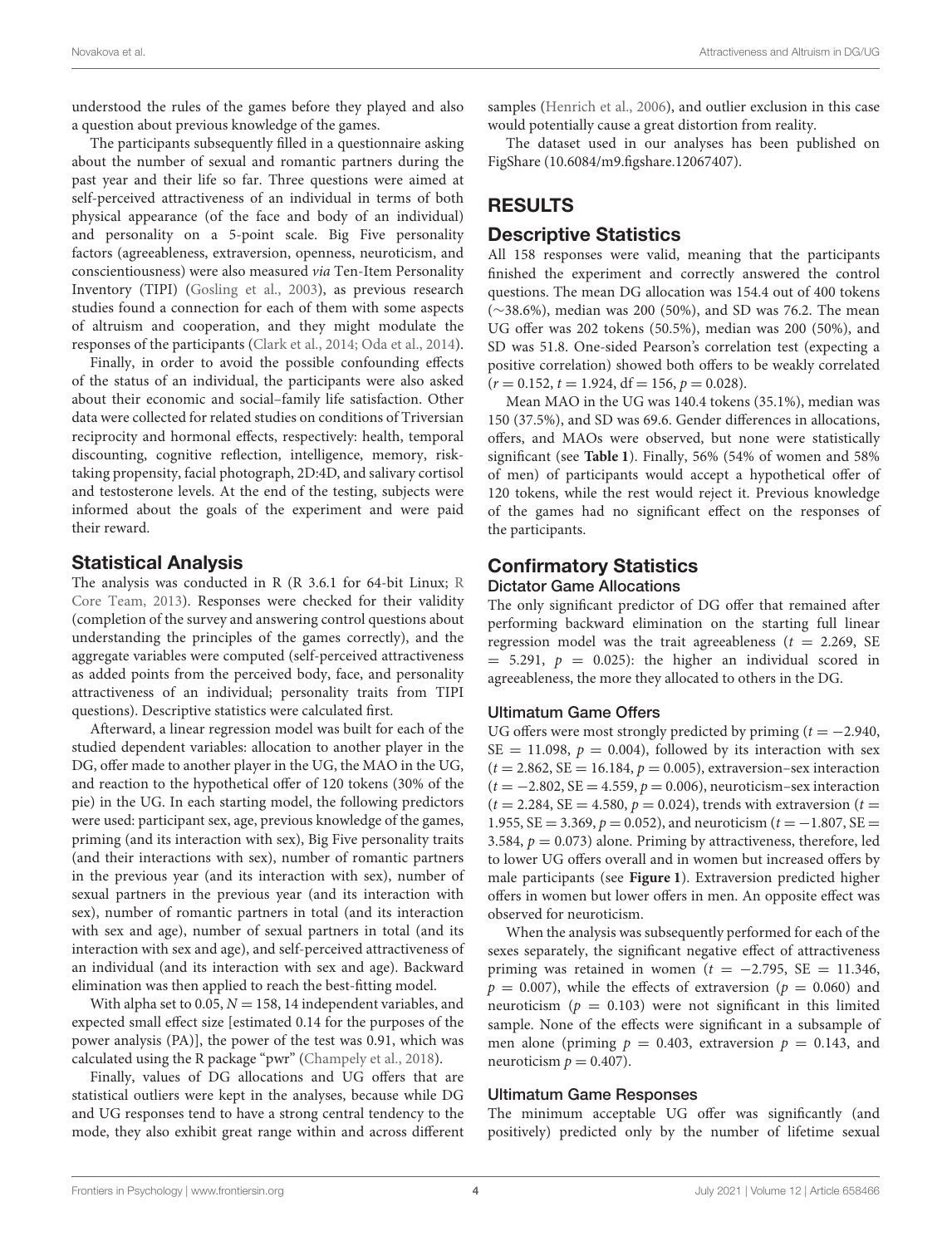#### <span id="page-4-0"></span>TABLE 1 | Gender differences in DG and UG responses.

|                                      | All participants         |                          | Women                                  |                   | Men                   |                 |
|--------------------------------------|--------------------------|--------------------------|----------------------------------------|-------------------|-----------------------|-----------------|
|                                      | Mean                     | Median                   | Mean                                   | Median            | Mean                  | Median          |
| DG allocation                        | 154.4<br>$(38.6\%)$      | 200<br>(50%)             | 165<br>(41.25%)                        | 200<br>$(50\%)$   | 142.42<br>$(35.61\%)$ | 200<br>$(50\%)$ |
| Statistical difference between sexes |                          | $\overline{\phantom{a}}$ | $t = 1.830$ , df = 125.6, $p = 0.070$  |                   |                       |                 |
| UG offer                             | 202<br>$(50.5\%)$        | 200<br>(50%)             | 197.4<br>(49.35%)                      | 200<br>$(50\%)$   | 207.9<br>(51.98%)     | 200<br>$(50\%)$ |
| Statistical difference between sexes | $\overline{\phantom{a}}$ |                          | $t = -1.284$ , df = 155.9, $p = 0.201$ |                   |                       |                 |
| UG MAO                               | 140.4<br>$(35.1\%)$      | 150<br>(37.5%)           | 148.2<br>(37.05%)                      | 160.5<br>(40.13%) | 131.5<br>(32.88%)     | 134<br>(33.5%)  |
| Statistical difference between sexes |                          |                          | $t = 1.509$ , df = 154.3, $p = 0.133$  |                   |                       |                 |

The numbers in parentheses show the fraction of the maximum possible sum. The basic difference of response between sexes was measured by two-sampled t-tests.



<span id="page-4-1"></span>FIGURE 1 | Ultimatum Game (UG) offers by participant sex (women shown in red and men in blue) and priming. Priming had a negative effect on UG offers in the overall sample and women. The difference in (un)attractiveness-primed women is visible in the two left boxplots. In men, no substantial difference was observed. The boxes show the interquartile range (IQR), and the bold line denotes the median. Whiskers can indicate either x 1.5 IQR from median or minimum and maximum in the absence of outliers (shown as circles).

partners ( $t = 2.269$ , SE = 0.399,  $p = 0.025$ ; shown graphically in **[Figure 2](#page-4-2)**), with no significant interactions or trends, and no predictors proved significant for the rejection or acceptance of the hypothetical offer of 120 tokens.

# DISCUSSION AND CONCLUSIONS

The behavior of participants in this study in both experimental games was roughly comparable to previous studies, where the average DG allocation is typically 25–30% of the pie, and the modal and median offers in the UG tend to be a fair split, with the average offer slightly above 40%. Offers of 20% or lower are more often rejected than those which are not, and offers of 30%



<span id="page-4-2"></span>sexual partners in life. Women are shown in red and men in blue. The regression line for each sex is displayed, and the rectangle shows Pearson's r for each sex.

also tend to be frequently rejected (e.g., [Camerer, 2003;](#page-6-19) [Engel,](#page-6-20) [2011;](#page-6-20) [Tisserand et al., 2015\)](#page-7-37). Our subject pool seems moderately more generous than the average, but well within the norm, and roughly conformed to previous findings in the same cultural setting [\(Lindová et al., 2010;](#page-7-38) [Novakova and Flegr, 2013;](#page-7-22) [Veselý,](#page-8-4) [2014\)](#page-8-4).

We found no effect of attractiveness priming on DG allocations or responses to UG offers, but it had the expected effect on UG offers made by men and the opposite effect on offers made by women. In addition, we found that subjects of both sexes who were more demanding and who sought fairness in the UG had more self-reported sexual partners. This is in line with the theory of costly signaling. An UG offer rejection is a costly act that is commonly interpreted as altruistic punishment; however,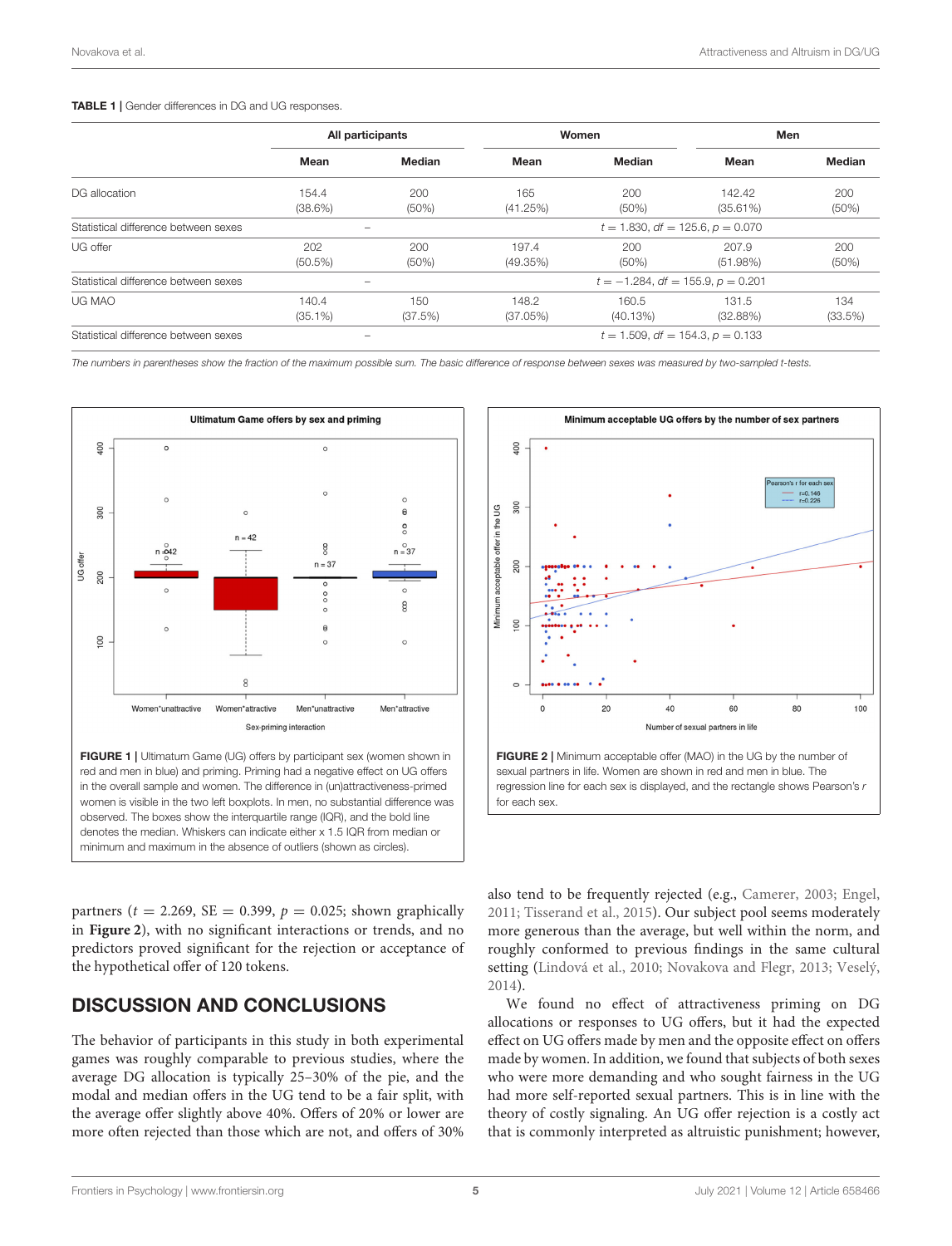we suggest that its role in establishing social rank and reputation is more probable.

The study finding that attractiveness priming positively influenced offers by men in the experimental situation of the UG is in line with the majority of studies so far [\(Farrelly et al., 2007;](#page-7-23) [Bhogal et al., 2016,](#page-6-8) [2019;](#page-6-12) [Schwarz and Baßfeld, 2019\)](#page-7-39), whereas the observed opposite effect in women stands in contrast to them. While some previous research studies found no connection between attractiveness and altruistic behavior [\(Saad and Gill,](#page-7-27) [2001;](#page-7-27) [Bhogal et al., 2017\)](#page-6-10), this is to our knowledge the first occurrence of the opposite relationship in either sex. When we divided the sample by sex, the negative effect of priming remained significant in women ( $n = 84$ ), while the positive effect in the smaller sample of men ( $n = 74$ ) did not retain significance.

The curious negative effect of attractiveness on UG offers by women calls for explanation, and we can offer several speculations of such. It is worth pointing out that no effect manifested in the DG, which represents a clearer case of altruism, and its existence in the more complex UG may, therefore, be linked to the strategic element of the experimental situation.

While the participants were specifically primed for attractiveness by rating this trait of the faces on photographs, we cannot exclude the possibility that some other factors of the shown images may have influenced the decision-making of the participants. The original study of [Machová \(2018\)](#page-7-33) included data not only for attractiveness but also for a number of other characteristics rated by volunteers online. The attractiveness of male faces rated by women correlated positively with most traits or descriptions (nice, an ideal partner for a one-night stand, an ideal life partner, sexy, charismatic, intelligent, fun, rich, generous, altruistic, trustworthy, healthy, mature, good skin quality, and symmetrical), weakly but positively with perceived faithfulness and maturity, and negatively with perceived masculinity and dominance. The attractiveness of female faces rated by men correlated positively with all traits but dominance and faithfulness. We can speculate that the halo effect of beauty (e.g., [Zebrowitz and Franklin, 2014\)](#page-8-5), i.e., the positive correlation of attractiveness with the majority of desirable traits and descriptions, could have enhanced the perception of another characteristic in our subjects, although attractiveness was made salient by the rating. **[Supplementary Table 1](#page-6-16)** summarizes the differences in various characteristics by the attractive/unattractive sample. Dominance, however, which may have seemed a likely potential cause of the results, did not significantly differ in either men or women. It is possible, though, that another trait or emotion could have been attributed to the faces, since neutral-expression faces are often ascribed emotional states by observers [\(Hester, 2019\)](#page-7-40). On the contrary, it does not explain the negative effect exhibiting in female participants only.

We can also theorize that we observed no significant effect of attractiveness priming in men because of the samesex experimental sessions (chosen in order to exclude the confounding effect of more or less attractive opposite-sex coplayers), and in short, there were no "real" members of the opposite sex to impress with the generosity of an individual. However, running mixed-sex sessions could introduce stochastic noise (and potentially even systemic bias if predominantly less/more attractive women or men attended) into the results, and viewing photographs of members of the opposite sex directly before playing the experimental games should suffice to elicit an unconscious response to the presence of opposite sex (akin to the effect of "watching eyes" cues, reported by Haley and Fessler, [2005](#page-7-8) and others). The immediacy of the games following the priming should also increase the effect, since long-exposure cues can cause habitation and weaker effects [\(Sparks and Barclay,](#page-7-11) [2013\)](#page-7-11). A careful comparison of the effect of real-life (un)attractive observers and comparably (un)attractive images is needed in the future and constitutes an interesting line of research studies, akin to discerning nuances in the effects of observer cues brought up above (such as printed eyes) and real-life observers.

Allocations of DG in this study correlated positively with agreeableness (in line with [Ben-Ner et al., 2004\)](#page-6-21), and UG offers in the full sample were predicted by extraversion and neuroticism in interaction with sex, not unprecedented in previous literature [\(Ashton et al., 1998;](#page-6-15) [Oda et al., 2014;](#page-7-35) [Nakavachara, 2018\)](#page-7-41), but these facts bear little relevance for costly signaling. However, the number of sexual partners in life was correlated to the MAOs in the UG: the higher the number, the higher was the MAO, as shown in **[Figure 2](#page-4-2)**. A preference for an equal, or at least closeto-equal, split can indicate fairness (or inequity aversion), one of the psychological mechanisms of altruism, where rejecting an unfair offer acts as costly punishment. However, it is not necessarily altruistic, as it could also serve as a mechanism for avoiding the imposition of inferior status, rather than a prosocial act of punishing the responders so that they would behave more equitably in future interactions. While a cross-cultural study by [Henrich et al. \(2006\)](#page-7-21) found a correlation between rejection rates in the UG and altruistic behavior in the DG, several other studies failed to find a link between costly punishment in the UG and prosocial behavior in other experimental games and situations [\(Ohmura and Yamagishi, 2005;](#page-7-42) [Yamagishi et al., 2012;](#page-8-6) Brethel-Haurwitz et al., [2016\)](#page-6-22) or failed to find meaningful third-party punishment, which could be considered altruistic (Pedersen et al., [2013\)](#page-7-43) from an evolutionary, if not psychological, point of view.

These findings are in line with the current study, since sexual selection should lead to avoidance of being ascribed inferior social status. A correlation between DG allocation and MAO or between rejection of an unfair offer and MAO was not found, suggesting that UG rejections were more due to reputation-seeking rather than altruistic punishment. It is also in accordance with the positive relationship of self-perceived attractiveness and MAO in our sample. However, it could also be suggested that another mediating variable (such as self-esteem, which would likely be higher on average in people, especially men, with a greater number of sexual partners) was responsible for modulating the UG rejections and MAO. Self-esteem had been previously linked to altruistic behavior (but not necessarily altruistic motivations, see [Batson et al., 1986;](#page-6-23) on the other hand, studies in different contexts did not find a common pattern, and the question of the hen and egg—whether self-esteem precedes altruistic behavior or the other way around, or the relationship of these traits goes in both directions—is not entirely clear; see e.g., [Hessing and Elffers, 1985;](#page-7-44) [Jiang et al., 2017\)](#page-7-45).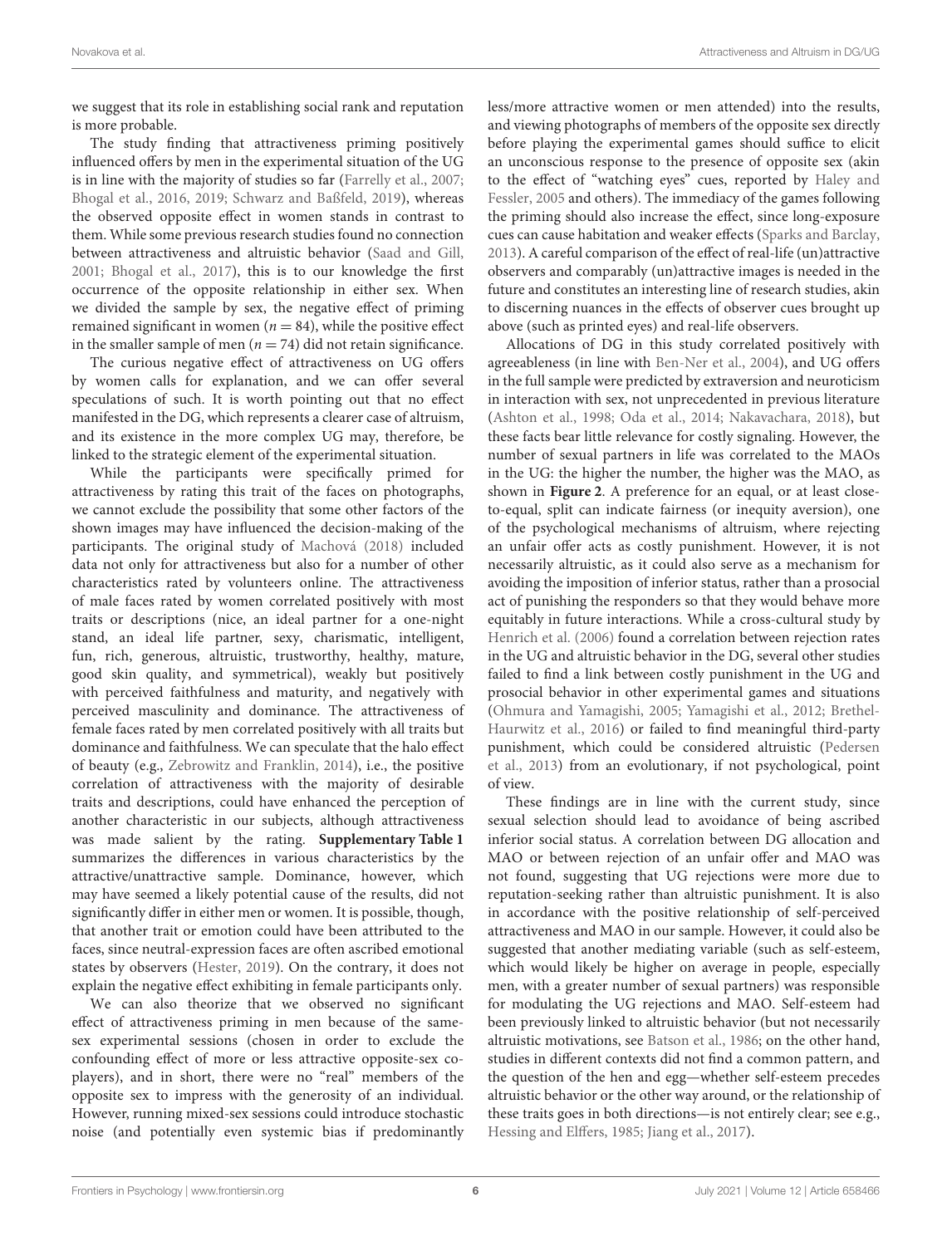In conclusion, we did not find evidence of attractiveness cues increasing altruistic behavior as predicted by the costly signaling theory. Women who had participated in this study behaved in the opposite direction; in men, the effect theoretically ran in the expected direction but was not significant. However, MAOs of UG correlated with the number of self-reported sexual partners, which is in line with the costly signaling theory. The findings highlight the need for replication of "well-known" effects [\(Ioannidis, 2005;](#page-7-46) [Loken and Gelman, 2017\)](#page-7-47). Further research studies are needed to address the relationships between the attractiveness of sexual cues with altruistic behavior and to shed more light on the role of sexual selection in the evolution of human altruism.

## DATA AVAILABILITY STATEMENT

The datasets presented in this study can be found in online repositories. The names of the repository/repositories and accession number(s) can be found at: FigShare: [doi.org/10.6084/m9.figshare.12067407.](https://doi.org/10.6084/m9.figshare.12067407)

## ETHICS STATEMENT

The study was approved by the research ethics board of the Faculty of Science, Charles University. The study was performed in accordance with the ethical standards as laid down in the

## **REFERENCES**

- <span id="page-6-14"></span>Arnocky, S., Piché, T., Albert, G., Ouellette, D., and Barclay, P. (2017). Altruism predicts mating success in humans. Br. J. Psychol. 108, 416–435. doi: [10.1111/bjop.12208](https://doi.org/10.1111/bjop.12208)
- <span id="page-6-15"></span>Ashton, M. C., Paunonen, S. V., Helmes, E., and Jackson, D. N. (1998). Kin altruism, reciprocal altruism, and the Big Five personality factors. Evol. Hum. Behav. 19, 243–255. doi: [10.1016/S1090-5138\(98\)00009-9](https://doi.org/10.1016/S1090-5138(98)00009-9)
- <span id="page-6-13"></span>Barclay, P. (2010). Altruism as a courtship display: some effects of thirdparty generosity on audience perceptions. Br. J. Psychol. 101, 123–135. doi: [10.1348/000712609X435733](https://doi.org/10.1348/000712609X435733)
- <span id="page-6-4"></span>Bateson, M., Nettle, D., and Roberts, G. (2006). Cues of being watched enhance cooperation in a real-world setting. Biol. Lett. 2, 412–414. doi: [10.1098/rsbl.2006.0509](https://doi.org/10.1098/rsbl.2006.0509)
- <span id="page-6-23"></span>Batson, C. D., Bolen, M. H., Cross, J. A., and Neuringer-Benefiel, H. E. (1986). Where is the altruism in the altruistic personality? J. Pers. Soc. Psychol. 50:212. doi: [10.1037/0022-3514.50.1.212](https://doi.org/10.1037/0022-3514.50.1.212)
- <span id="page-6-21"></span>Ben-Ner, A., Kong, F., and Putterman, L. (2004). Share and share alike? Genderpairing, personality, and cognitive ability as determinants of giving. J. Econ. Psychol. 25, 581–589. doi: [10.1016/S0167-4870\(03\)00065-5](https://doi.org/10.1016/S0167-4870(03)00065-5)
- <span id="page-6-12"></span>Bhogal, M. S., Bartlett, J. E., and Farrelly, D. (2019). The influence of mate choice motivation on non-financial altruism. Curr. Psychol. 38, 959–964. doi: [10.1007/s12144-018-0070-x](https://doi.org/10.1007/s12144-018-0070-x)
- <span id="page-6-8"></span>Bhogal, M. S., Galbraith, N., and Manktelow, K. (2016). Physical attractiveness and altruism in two modified dictator games. Basic Appl. Soc. Psychol. 38, 212–222. doi: [10.1080/01973533.2016.1199382](https://doi.org/10.1080/01973533.2016.1199382)
- <span id="page-6-10"></span>Bhogal, M. S., Galbraith, N., and Manktelow, K. (2017). Physical attractiveness, altruism and cooperation in an ultimatum game. Curr. Psychol. 36, 549–555. doi: [10.1007/s12144-016-9443-1](https://doi.org/10.1007/s12144-016-9443-1)
- <span id="page-6-9"></span>Bird, R. B., Smith, E., and Bird, D. W. (2001). The hunting handicap: costly signaling in human foraging strategies. Behav. Ecol. Sociobiol. 50, 9–19. doi: [10.1007/s002650100338](https://doi.org/10.1007/s002650100338)

1964 Declaration of Helsinki and its later amendments. The patients/participants provided their written informed consent to participate in this study.

# AUTHOR CONTRIBUTIONS

JN: study conception, participant invitation, data collection, analysis, and writing the paper. KM, KS, and VZ: data collection and comments on the analysis and paper. JF: study conception and assistance with analysis and writing the paper. All authors contributed to the article and approved the submitted version.

## FUNDING

This work was supported by the grant agency of Charles University (grant no. GA UK 1502018) and the Czech Science Foundation (GACR) (grant no. 18-13692S).

## SUPPLEMENTARY MATERIAL

<span id="page-6-16"></span>The Supplementary Material for this article can be found [online at: https://www.frontiersin.org/articles/10.3389/fpsyg.](https://www.frontiersin.org/articles/10.3389/fpsyg.2021.658466/full#supplementary-material) 2021.658466/full#supplementary-material

- <span id="page-6-6"></span>Bourrat, P., Baumard, N., and McKay, R. (2011). Surveillance cues enhance moral condemnation. Evol. Psychol. 9:147470491100900206. doi: [10.1177/147470491100900206](https://doi.org/10.1177/147470491100900206)
- <span id="page-6-22"></span>Brethel-Haurwitz, K. M., Stoycos, S. A., Cardinale, E. M., Huebner, B., and Marsh, A. A. (2016). Is costly punishment altruistic? Exploring rejection of unfair offers in the Ultimatum Game in real-world altruists. Sci. Rep. 6:18974. doi: [10.1038/srep18974](https://doi.org/10.1038/srep18974)

<span id="page-6-3"></span>Buchanan, M. (2005). Charity begins at homo sapiens. New Sci. 185, 33–37.

- <span id="page-6-7"></span>Burnham, T. C. (2003). Engineering altruism: a theoretical and experimental investigation of anonymity and gift giving. J. Econ. Behav. Org. 50, 133–144. doi: [10.1016/S0167-2681\(02\)00044-6](https://doi.org/10.1016/S0167-2681(02)00044-6)
- <span id="page-6-5"></span>Burnham, T. C., and Hare, B. (2007). Engineering human cooperation. Hum. Nat. 18, 88–108. doi: [10.1007/s12110-007-9012-2](https://doi.org/10.1007/s12110-007-9012-2)
- <span id="page-6-19"></span>Camerer, C. F. (2003). Behavioral Game Theory: Experiments in Strategic Interaction. Princeton, NJ: Princeton University Press.
- <span id="page-6-18"></span>Champely, S., Ekstrom, C., Dalgaard, P., Gill, J., Weibelzahl, S., Anandkumar, A., et al. (2018). Package 'pwr'. R Package Version 1.
- <span id="page-6-17"></span>Clark, C. B., Thorne, C. B., Vann, J., and Cropsey, K. L. (2014). Five-factor personality and cooperative behavior. North Am. J. Psychol. 16, 481–494.
- <span id="page-6-1"></span>Clavien, C., and Chapuisat, M. (2013). Altruism across disciplines: one word, multiple meanings. Biol. Philos. [28, 125–140. doi: 10.1007/s10539-012-](https://doi.org/10.1007/s10539-012-9317-3) 9317-3
- <span id="page-6-0"></span>Clutton-Brock, T. (2009). Cooperation between non-kin in animal societies. Nature 462, 51–57. doi: [10.1038/nature08366](https://doi.org/10.1038/nature08366)
- <span id="page-6-2"></span>De Waal, F. B. (2008). Putting the altruism back into altruism: the evolution of empathy. Annu. Rev. Psychol. 59, 279–300. doi: [10.1146/annurev.psych.59.103006.093625](https://doi.org/10.1146/annurev.psych.59.103006.093625)
- <span id="page-6-20"></span>Engel, C. (2011). Dictator games: a meta study. Exp. Econ. 14, 583–610. doi: [10.1007/s10683-011-9283-7](https://doi.org/10.1007/s10683-011-9283-7)
- <span id="page-6-11"></span>Epstein, L. H., Salvy, S. J., Carr, K. A., Dearing, K. K., and Bickel, W. K. (2010). Food reinforcement, delay discounting and obesity. Physiol. Behav. 100, 438–445. doi: [10.1016/j.physbeh.2010.04.029](https://doi.org/10.1016/j.physbeh.2010.04.029)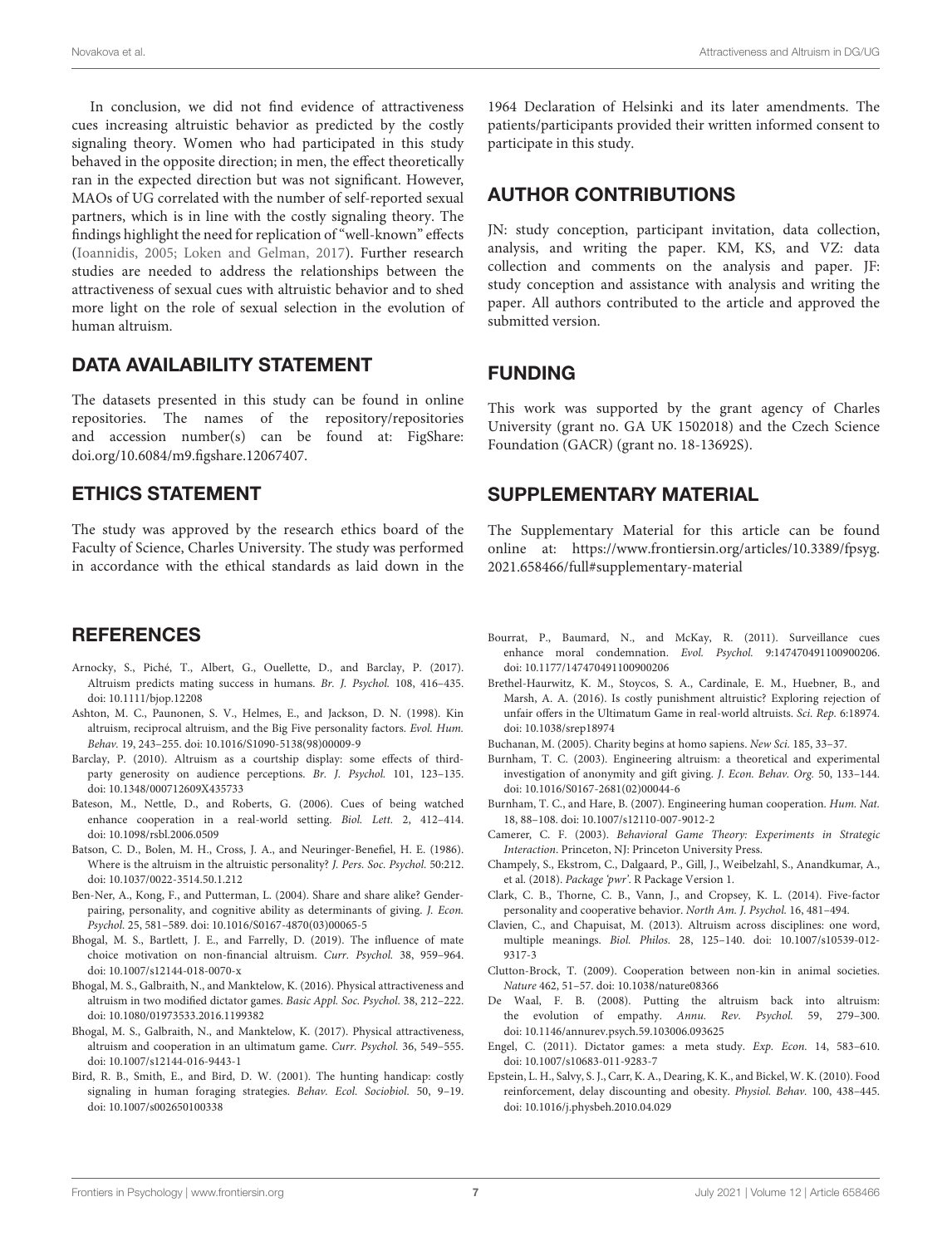- <span id="page-7-9"></span>Ernest-Jones, M., Nettle, D., and Bateson, M. (2011). Effects of eye images on everyday cooperative behavior: a field experiment. Evol. Hum. Behav. 32, 172–178. doi: [10.1016/j.evolhumbehav.2010.10.006](https://doi.org/10.1016/j.evolhumbehav.2010.10.006)
- <span id="page-7-23"></span>Farrelly, D., Lazarus, J., and Roberts, G. (2007). Altruists attract. Evol. Psychol. 5:147470490700500205. doi: [10.1177/147470490700500205](https://doi.org/10.1177/147470490700500205)
- <span id="page-7-0"></span>Fehr, E., and Fischbacher, U. (2003). The nature of human altruism. Nature 425, 785–791. doi: [10.1038/nature02043](https://doi.org/10.1038/nature02043)
- <span id="page-7-32"></span>Flegr, J., Blum, A. E., Nekola, O., and Kroupa, Š. (2019). What people prefer and what they think they prefer in short-and long-term partners. The effects of the phase of the menstrual cycle, hormonal contraception, pregnancy, and the marital and the parenthood status on partner preferences. Evol. Hum. Behav. 40, 112–125. doi: [10.1016/j.evolhumbehav.2018.09.003](https://doi.org/10.1016/j.evolhumbehav.2018.09.003)
- <span id="page-7-14"></span>Forsythe, R., Horowitz, J. L., Savin, N. E., and Sefton, M. (1994). Fairness in simple bargaining experiments. Games Econ. Behav. 6, 347–369. doi: [10.1006/game.1994.1021](https://doi.org/10.1006/game.1994.1021)
- <span id="page-7-4"></span>Gintis, H., Smith, E. A., and Bowles, S. (2001). Costly signaling and cooperation. J. Theor. Biol. 213, 103–119. doi: [10.1006/jtbi.2001.2406](https://doi.org/10.1006/jtbi.2001.2406)
- <span id="page-7-13"></span>Goldberg, T. L. (1995). Altruism towards panhandlers: who gives?. Hum. Nat. 6, 79–89. doi: [10.1007/BF02734137](https://doi.org/10.1007/BF02734137)
- <span id="page-7-34"></span>Gosling, S. D., Rentfrow, P. J., and Swann, W. B. Jr. (2003). A very brief measure of the big five personality domains. J. Res. Pers. 37, 504–528. doi: [10.1016/S0092-6566\(03\)00046-1](https://doi.org/10.1016/S0092-6566(03)00046-1)
- <span id="page-7-15"></span>Güth, W., Schmittberger, R., and Schwarze, B. (1982). An experimental analysis of ultimatum bargaining. J. Econ. Behav. Org. 3, 367–388. doi: [10.1016/0167-2681\(82\)90011-7](https://doi.org/10.1016/0167-2681(82)90011-7)
- <span id="page-7-8"></span>Haley, K. J., and Fessler, D. M. (2005). Nobody's watching? Subtle cues affect generosity in an anonymous economic game. Evol. Hum. Behav. 26, 245–256. doi: [10.1016/j.evolhumbehav.2005.01.002](https://doi.org/10.1016/j.evolhumbehav.2005.01.002)
- <span id="page-7-21"></span>Henrich, J., McElreath, R., Barr, A., Ensminger, J., Barrett, C., Bolyanatz, A., et al. (2006). Costly punishment across human societies. Science 312, 1767–1770. doi: [10.1126/science.1127333](https://doi.org/10.1126/science.1127333)
- <span id="page-7-44"></span>Hessing, D. J., and Elffers, H. (1985). General and physical self-esteem and altruistic behavior. Psychol. Rep. 56:930. doi: [10.2466/pr0.1985.56.3.930](https://doi.org/10.2466/pr0.1985.56.3.930)
- <span id="page-7-40"></span>Hester, N. (2019). Perceived negative emotion in neutral faces: gender-dependent effects on attractiveness and threat. Emotion 19:1490. doi: [10.1037/emo0000525](https://doi.org/10.1037/emo0000525)
- <span id="page-7-46"></span>Ioannidis, J. P. (2005). Why most published research findings are false. PLos Med. 2:e124. doi: [10.1371/journal.pmed.0020124](https://doi.org/10.1371/journal.pmed.0020124)
- <span id="page-7-24"></span>Iredale, W., Van Vugt, M., and Dunbar, R. (2008). Showing off in humans: Male generosity as a mating signal. Evol. Psychol. 6:147470490800600302. doi: [10.1177/147470490800600302](https://doi.org/10.1177/147470490800600302)
- <span id="page-7-16"></span>Jensen, K., Call, J., and Tomasello, M. (2007). Chimpanzees are rational maximizers in an ultimatum game. Science 318, 107–109. doi: [10.1126/science.1145850](https://doi.org/10.1126/science.1145850)
- <span id="page-7-45"></span>Jiang, H., Chen, G., and Wang, T. (2017). Relationship between belief in a just world and Internet altruistic behavior in a sample of Chinese undergraduates: multiple mediating roles of gratitude and self-esteem. Pers. Individ. Differ. 104, 493–498. doi: [10.1016/j.paid.2016.09.005](https://doi.org/10.1016/j.paid.2016.09.005)
- <span id="page-7-19"></span>Kaiser, I., Jensen, K., Call, J., and Tomasello, M. (2012). Theft in an ultimatum game: Chimpanzees and bonobos are insensitive to unfairness. Biol. Lett. 8, 942–945. doi: [10.1098/rsbl.2012.0519](https://doi.org/10.1098/rsbl.2012.0519)
- <span id="page-7-3"></span>Kurzban, R., Burton-Chellew, M. N., and West, S. A. (2015). The evolution of altruism in humans. Ann. Rev. Psychol. 66, 575–599. doi: [10.1146/annurev-psych-010814-015355](https://doi.org/10.1146/annurev-psych-010814-015355)
- <span id="page-7-12"></span>Latane, B. (1970). Field studies of altruistic compliance. Represent. Res. Soc. Psychol. 1, 49–61. doi: [10.1016/0022-1031\(69\)90006-7](https://doi.org/10.1016/0022-1031(69)90006-7)
- <span id="page-7-38"></span>Lindová, J., Kubena, A. A., Šturcová, A., Krivohlavá, R., Novotná, M., Rubešová, A., et al. (2010). Pattern of money allocation in experimental games supports the stress hypothesis of gender differences in Toxoplasma gondiiinduced behavioural changes. Folia Parasitol. [57, 136–142. doi: 10.14411/fp.20](https://doi.org/10.14411/fp.2010.017) 10.017
- <span id="page-7-47"></span>Loken, E., and Gelman, A. (2017). Measurement error and the replication crisis. Science 355, 584–585. doi: [10.1126/science.aal3618](https://doi.org/10.1126/science.aal3618)
- <span id="page-7-33"></span>Machová, K. (2018). Vzájemné vztahy vlastností vyčtených z fotografií obličeju (thesis). Charles University, Prague. Available online at: [https://dspace.cuni.](https://dspace.cuni.cz/bitstream/handle/20.500.11956/98093/120296471.pdf) [cz/bitstream/handle/20.500.11956/98093/120296471.pdf](https://dspace.cuni.cz/bitstream/handle/20.500.11956/98093/120296471.pdf) (accessed March 1, 2020).
- <span id="page-7-28"></span>Mazur, J. E. (1994). Effects of intertrial reinforcers on self-control choice. J. Exp. Anal. Behav. 61, 83–96. doi: [10.1901/jeab.1994.61-83](https://doi.org/10.1901/jeab.1994.61-83)
- <span id="page-7-25"></span>McAndrew, F. T., and Perilloux, C. (2012). Is self-sacrificial competitive altruism primarily a male activity? Evol. Psychol. 10:147470491201000107. doi: [10.1177/147470491201000107](https://doi.org/10.1177/147470491201000107)
- <span id="page-7-41"></span>Nakavachara, V. (2018). The economics of altruism: the old, the rich, the female. J. Hum. Behav. Soc. Environ. 28, 28–43. doi: [10.1080/10911359.2017.1393367](https://doi.org/10.1080/10911359.2017.1393367)
- <span id="page-7-10"></span>Nettle, D., Harper, Z., Kidson, A., Stone, R., Penton-Voak, I. S., and Bateson, M. (2013). The watching eyes effect in the Dictator Game: it's not how much you give, it's being seen to give something. Evol. Hum. Behav. 34, 35–40. doi: [10.1016/j.evolhumbehav.2012.08.004](https://doi.org/10.1016/j.evolhumbehav.2012.08.004)
- <span id="page-7-22"></span>Novakova, J., and Flegr, J. (2013). How much is our fairness worth? The effect of raising stakes on offers by proposers and minimum acceptable offers in dictator and ultimatum games. PLoS ONE 8:e60966. doi: [10.1371/journal.pone.0060966](https://doi.org/10.1371/journal.pone.0060966)
- <span id="page-7-35"></span>Oda, R., Machii, W., Takagi, S., Kato, Y., Takeda, M., Kiyonari, T., et al. (2014). Personality and altruism in daily life. Pers. Individ. Differ. 56, 206–209. doi: [10.1016/j.paid.2013.09.017](https://doi.org/10.1016/j.paid.2013.09.017)
- <span id="page-7-42"></span>Ohmura, Y., and Yamagishi, T. (2005). Why do people reject unintended inequity? Responders' rejection in a truncated ultimatum game. Psychol. Rep. 96, 533–541. doi: [10.2466/pr0.96.2.533-541](https://doi.org/10.2466/pr0.96.2.533-541)
- <span id="page-7-43"></span>Pedersen, E. J., Kurzban, R., and McCullough, M. E. (2013). Do humans really punish altruistically? A closer look. Proc. R. Soc. B Biol. Sci. 280:20122723. doi: [10.1098/rspb.2012.2723](https://doi.org/10.1098/rspb.2012.2723)
- <span id="page-7-7"></span>Phillips, T. (2015). Human altruism and cooperation explainable as adaptations to past environments no longer fully evident in the modern world. Q. Rev. Biol. 90, 295–314. doi: [10.1086/682589](https://doi.org/10.1086/682589)
- <span id="page-7-30"></span>Phillips, T., Barnard, C., Ferguson, E., and Reader, T. (2008). Do humans prefer altruistic mates? Testing a link between sexual selection and altruism towards non-relatives. Br. J. Psychol. 99, 555–572. doi: [10.1348/000712608X298467](https://doi.org/10.1348/000712608X298467)
- <span id="page-7-31"></span>Phillips, T., Ferguson, E., and Rijsdijk, F. (2010). A link between altruism and sexual selection: genetic influence on altruistic behaviour and mate preference towards it. Br. J. Psychol. 101, 809–819. doi: [10.1348/000712610X493494](https://doi.org/10.1348/000712610X493494)
- <span id="page-7-20"></span>Proctor, D., Williamson, R. A., de Waal, F. B., and Brosnan, S. F. (2013). Chimpanzees play the ultimatum game. Proc. Natl. Acad. Sci. U.S.A. 110, 2070–2075. doi: [10.1073/pnas.1220806110](https://doi.org/10.1073/pnas.1220806110)
- <span id="page-7-36"></span>R Core Team (2013). R: A Language and Environment for Statistical Computing.
- <span id="page-7-5"></span>Roberts, G. (1998). Competitive altruism: from reciprocity to the handicap principle. Proc. R. Soc. Lond. Ser. B Biol. Sci. 265, 427–431. doi: [10.1098/rspb.1998.0312](https://doi.org/10.1098/rspb.1998.0312)
- <span id="page-7-17"></span>Rutte, C., and Taborsky, M. (2007). Generalized reciprocity in rats. PLoS Biol. 5:e196. doi: [10.1371/journal.pbio.0050196](https://doi.org/10.1371/journal.pbio.0050196)
- <span id="page-7-18"></span>Rutte, C., and Taborsky, M. (2008). The influence of social experience on cooperative behaviour of rats (Rattus norvegicus): direct vs generalised reciprocity. Behav. Ecol. Sociobiol. 62, 499–505. doi: [10.1007/s00265-007-0474-3](https://doi.org/10.1007/s00265-007-0474-3)
- <span id="page-7-27"></span>Saad, G., and Gill, T. (2001). Sex differences in the ultimatum game: an evolutionary psychology perspective. J. Bioecon. 3, 171–193. doi: [10.1023/A:1020583425623](https://doi.org/10.1023/A:1020583425623)
- <span id="page-7-39"></span>Schwarz, S., and Baßfeld, L. (2019). Do men help only beautiful women in social networks? Curr. Psychol. [38, 965–976. doi: 10.1007/s12144-018-](https://doi.org/10.1007/s12144-018-0086-2) 0086-2
- <span id="page-7-6"></span>Shultziner, D., and Dattner, A. (2016). The merits of self-handicap: The handicap principle as an explanation of altruism compared to reciprocal altruism. Cogent Biol. 2:1140857. doi: [10.1080/23312025.2016.1140857](https://doi.org/10.1080/23312025.2016.1140857)
- <span id="page-7-1"></span>Silk, J. B., and House, B. R. (2016). The evolution of altruistic social preferences in human groups. Philos. Transac. R. Soc. B Biol. Sci. 371:20150097. doi: [10.1098/rstb.2015.0097](https://doi.org/10.1098/rstb.2015.0097)
- <span id="page-7-11"></span>Sparks, A., and Barclay, P. (2013). Eye images increase generosity, but not for long: the limited effect of a false cue. Evol. Hum. Behav. 34, 317–322. doi: [10.1016/j.evolhumbehav.2013.05.001](https://doi.org/10.1016/j.evolhumbehav.2013.05.001)
- <span id="page-7-29"></span>Stephens, D. W., McLinn, C. M., and Stevens, J. R. (2006). Effects of temporal clumping and payoff accumulation on impulsiveness and cooperation. Behav. Proc. 71, 29–40. doi: [10.1016/j.beproc.2005.09.003](https://doi.org/10.1016/j.beproc.2005.09.003)
- <span id="page-7-2"></span>Tinbergen, N. (1963). On aims and methods of ethology. Z. Tierpsychol. 20, 410–433. doi: [10.1111/j.1439-0310.1963.tb01161.x](https://doi.org/10.1111/j.1439-0310.1963.tb01161.x)
- <span id="page-7-37"></span>Tisserand, J. C., Cochard, F., and Le Gallo, J. (2015). Altruistic or Strategic Considerations: A Meta-Analysis on the Ultimatum and Dictator Games. Besançon: CRESE, Université de Franche-Comté.
- <span id="page-7-26"></span>Tognetti, A., Berticat, C., Raymond, M., and Faurie, C. (2012). Sexual selection of human cooperative behaviour: an experimental study